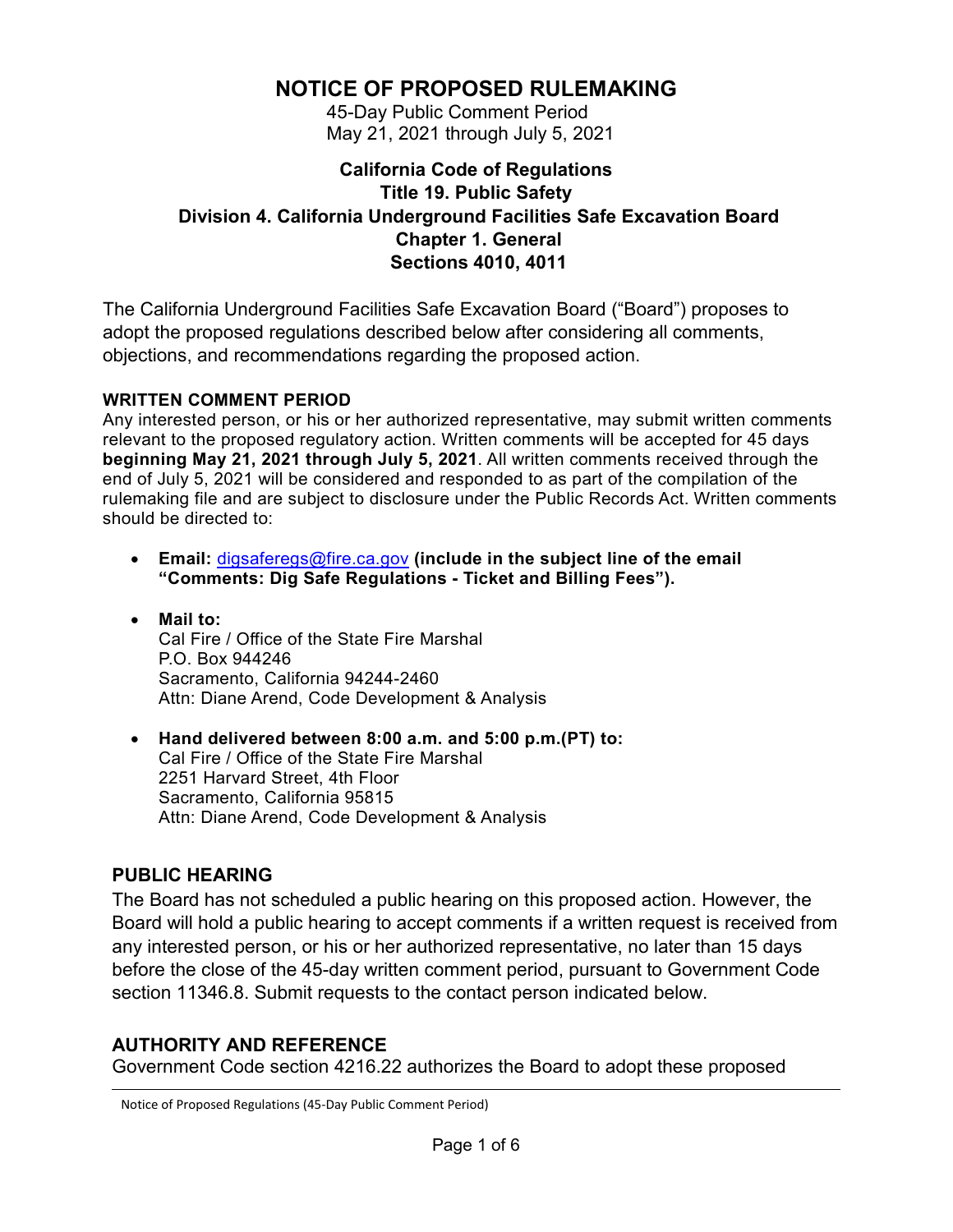regulations. The proposed regulations implement, interpret, and make specific section 4216.16 of the Government Code.

### **INFORMATIVE DIGEST / POLICY STATEMENT OVERVIEW**

This rulemaking action implements, interprets, clarifies, and makes the specific the fees each member or a regional notification center shall pay to the Board.

#### Summary of Existing Laws:

Government Code section 4216.1 requires every operator of a subsurface installation, except for the Department of Transportation, to become a member of, or participate in, and share in the costs of, a regional notification center. Government Code section 4216.16 authorizes the Board to obtain funding for its operational expenses from a fee charged to the members of the regional notification centers not to exceed the reasonable regulator cost incident to the enforcement of Government Code section 4216, et seq., and apportion the fee in a manner consistent with formulas used by the regional notification centers. Government Code section 4216.22 provides that the Board may prescribe the rules and regulations as may be necessary or proper to carry out the purposes and intent of Article 2 of Chapter 3.1, Division 5, of Title 1 of the Government Code (sections 4216 to 4216.24), and to exercise the powers and duties conferred upon the Board by the Act.

#### **Summary of Regulations:**

The Board is proposing to modify section 4010, and add section 4011, under the California Code of Regulations, Title 19, Division 4, Chapter 1, prescribing the rules and regulations pursuant to Government Code section 4216.16. The regulations proposed in this rulemaking action would establish and specify the amount of the fees, including late fees, the members of the regional notification centers must pay to the Board, as well as payment deadlines and instructions.

#### **Summary of Effect:**

The proposed regulations will have a negligible effect on operators who are required to be members of regional notification centers and respond to any local request transmission from a regional notification center regarding excavation near the operator's subsurface installation; and pay a fee to support the operational expenses of the California Underground Facilities Safe Excavation Board. The largest effect these regulations have are to adjust an update business practices for the regional notification centers through the coordination of the Board.

#### Comparable Federal Regulations or Statute:

There are no comparable federal regulations or statutes.

#### Objective and Anticipated Benefits of the Proposed Regulations:

The broad objective of the proposed regulation is to ensure that the Board has sufficient funding for its operational expenses to carry out the purposes and intent of the Dig Safe Laws.

The specific benefits anticipated from the proposed regulation include (1) coordination of education and outreach activities that encourage safe excavation practices, (2)

Notice of Proposed Regulations (45-Day Public Comment Period)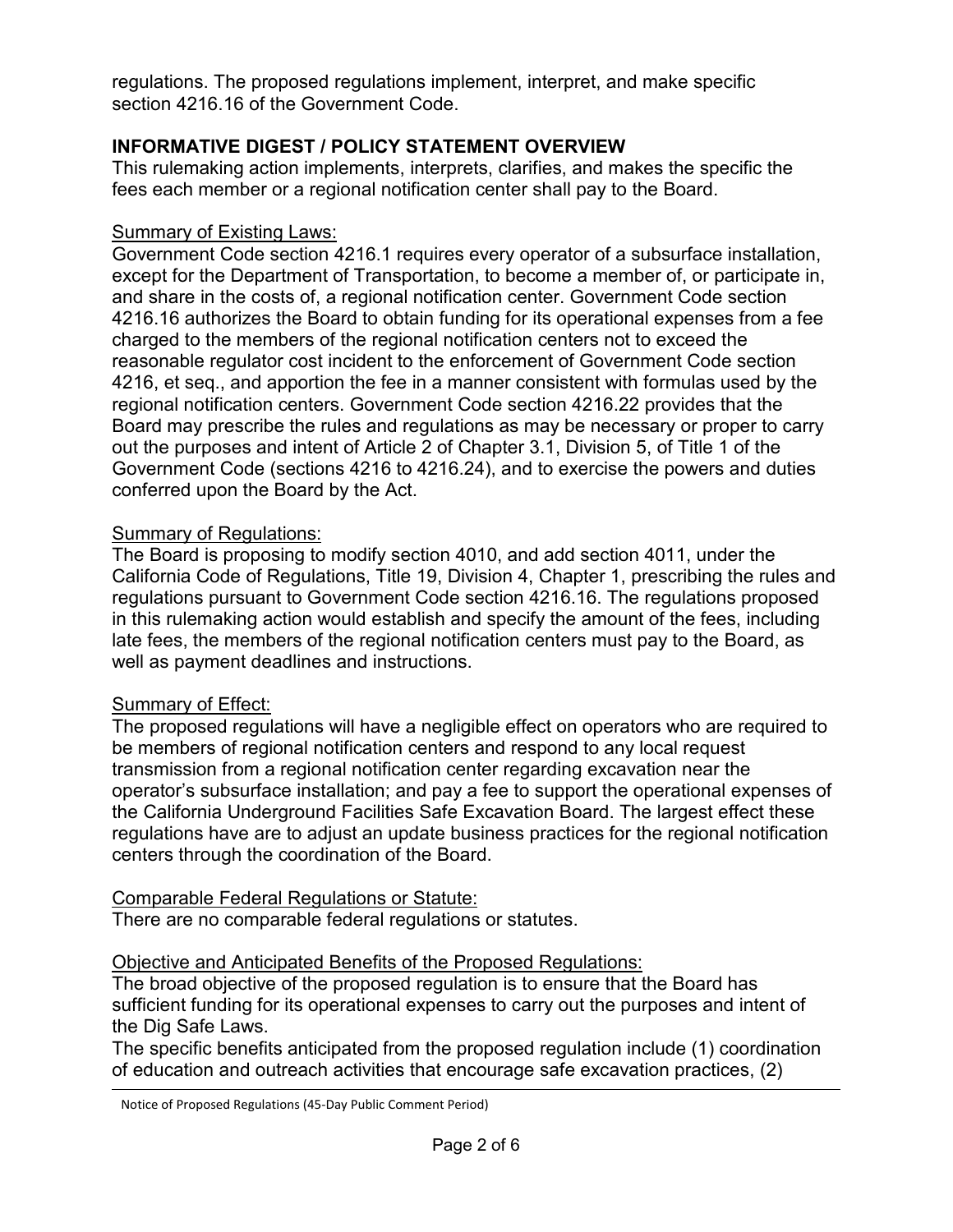development of standards for safe excavation, (3) investigations of violations of Dig Safe Laws, and (4) enforcement of Dig Safe Laws which benefits the public health and welfare of California residents, worker safety, and the environment.

Evaluation of Inconsistency/Incompatibility with Existing State Regulations: The Board has determined that these proposed regulations are not inconsistent or incompatible with existing regulations. After conducting a review for any regulations that would relate to or affect this area of law, the Board has concluded that the proposed regulations are the only regulations that concern investigation and enforcement processes under the Dig Safe Law, and onsite meeting and agreement requirements for areas of continual excavation near high priority subsurface installations.

#### Documents Incorporated by Reference:

No documents are incorporated into these regulations by reference.

### **OTHER MATTERS PRESCRIBED BY STATUTE APPLICABLE TO THE AGENCY**

There are no other matters prescribed by statute applicable to the Board, or to any specific regulation. There are no other matters to identify.

#### **DISCLOSURES REGARDING THE PROPOSED ACTION**

The Board has made the following initial determinations:

1. Mandate on local agencies and school districts: **None.**

2. Cost or savings to any state agency: Negligible. Although the proposed action will directly affect a state agency that is an excavator or operator, the Board concludes that any cost will not be significant. Costs depend on a state agency's violation of the Dig Safe Law. A state agency, which is an excavator or operator, that negligently violates the Dig Safe Law is subject to a monetary fine of up to \$10,000; or knowingly and willfully violates the Dig Safe Law is subject to a monetary fine of up to \$50,000. (Gov. Code, § 4216.6.)

- 3. Cost to any local agency or school district that must be reimbursed in accordance with Government Code sections 17500 through 17630: **None.**
- 4. Other nondiscretionary cost or savings imposed on local agencies: **None.**
- 5. Cost or savings in federal funding to the state: **None.**
- 6. Significant statewide adverse economic impact directly affecting businesses and individuals: Although the proposed action may have an impact on businesses statewide that are operators, including such small businesses, the Board concludes that the adverse economic impact, including the ability of California businesses to compete with businesses in other states, will not be significant.

The Board has not relied on any other facts, evidence, documents, testimony or

Notice of Proposed Regulations (45-Day Public Comment Period)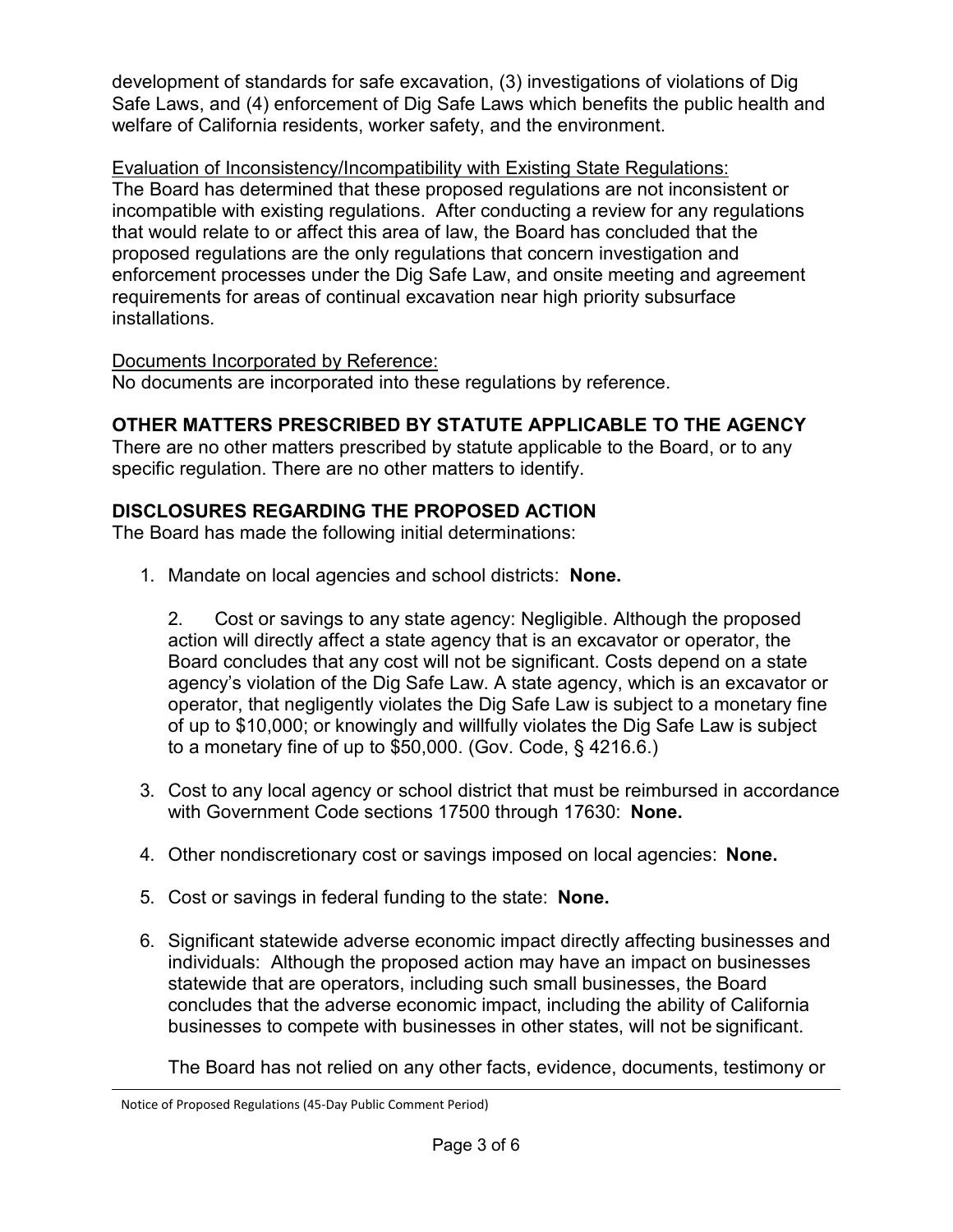other evidence to make its initial determination of no statewide adverse economic impact.

- 7. Significant effect on housing costs: **None.**
- 8. Cost impacts on a representative private person or business: Cost impacts on a representative private person or business: Pursuant to Government Code section 4216.16, subdivision (b), the Board "shall apportion the fee in a manner consistent with formulas used by the regional notification centers." The fee in the proposed regulation is only about one-third of the fee charged by the regional notification centers to its members for each transmission initiated at the request of the member.

### **BUSINESS REPORT**

The proposed regulations require the call centers to report to the Board electronically certain member contact information and certain billing and revenue information. The Board finds that these requirements are necessary for the health, safety, or welfare of the people of the state that the regulation apply to businesses.

### **RESULTS OF THE ECONOMIC IMPACT ANALYSIS/ASSESSMENT**

The Board concludes that it is (1) unlikely that the proposed regulations will eliminate any jobs, (2) unlikely that the proposed regulations will create jobs, (3) unlikely that the proposed regulations will create new businesses, (4) unlikely that the proposal will eliminate any existing businesses, and (5) unlikely that the proposed regulations will result in the expansion of businesses currently doing business within the state.

*Benefits of the Proposed Action:* The Board believes the proposed amendments will benefit California residents by funding the operational expenses of the Board to carry out the purposes and intent of the Act and to exercise the powers and duties conferred upon the Board by the Act, including 1) coordination of education and outreach activities that encourage safe excavation practices, 2) development of standards for safe excavation, 3) investigations of possible violations of Government Code section 4216 et seq., and 4) enforcement of Government Code section 4216 et seq. which benefits the public health and welfare of California residents, worker safety, and the environment.

## **SMALL BUSINESS DETERMINATION**

The Board has determined that the proposed regulations may affect small businesses. These regulations establish procedures that must be followed by interested parties which may include small businesses that own, operate, or maintain a subsurface installation.

## **CONSIDERATION OF ALTERNATIVES**

In accordance with Government Code section 11346.5, subdivision (a)(13), the Board must determine that no reasonable alternative it considered or that has otherwise been identified and brought to its attention would be more effective in carrying out the purpose for which the action is proposed, would be as effective and less burdensome to affected private persons than the proposed action described in this Notice, or would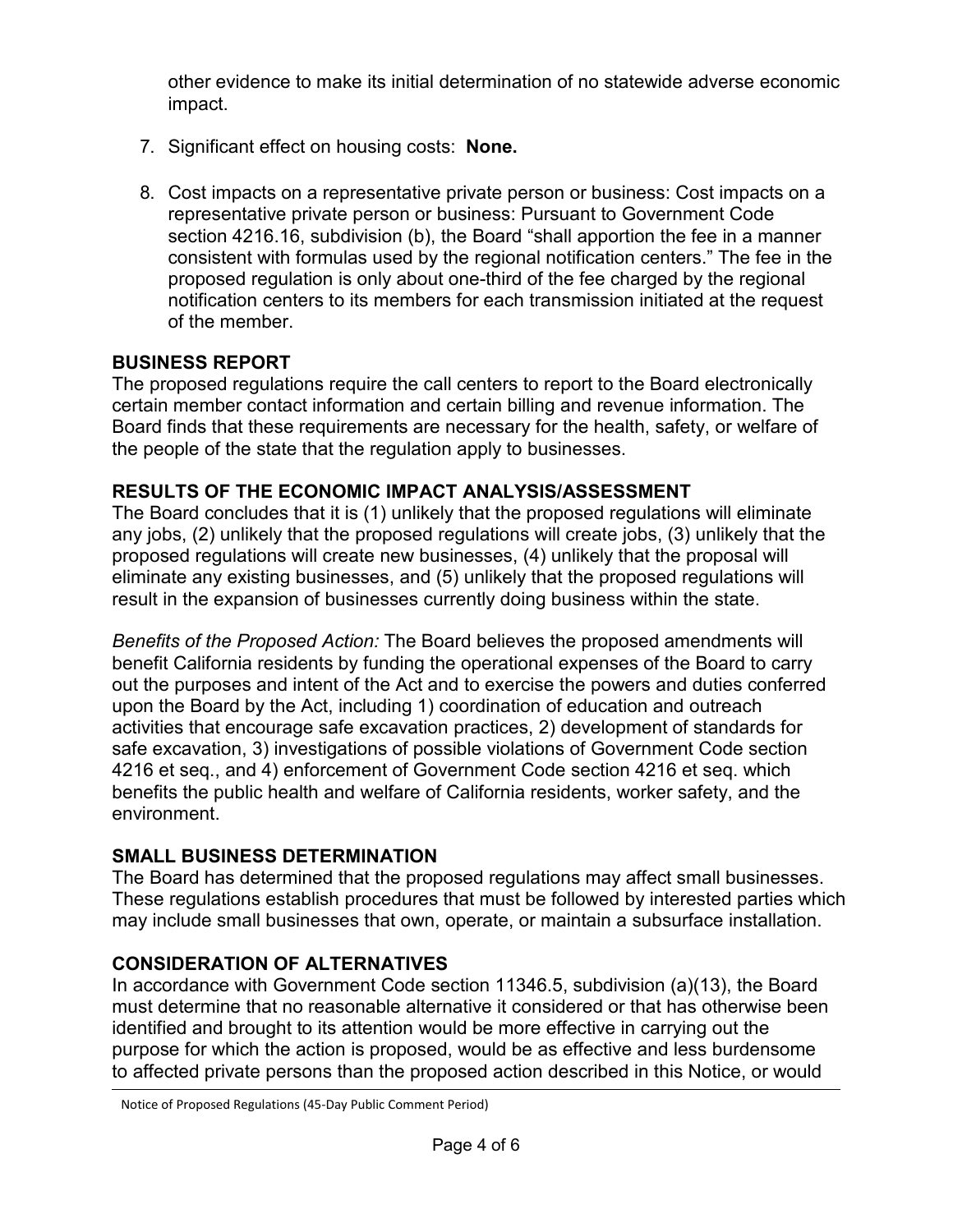be more cost effective to affected private persons and equally effective in implementing the statutory policy or other provision of law.

The Board invites interested persons to present statements or arguments with respect to alternatives to the proposed regulations during the written comment period.

### **CONTACT PERSON(S)**

Inquiries or specific questions concerning the proposed rulemaking action may be directed to the following contact persons:

#### **General inquiries:** Diane Arend, Regulations Coordinator CAL FIRE / Office of the State Fire Marshal 2251 Harvard Street, Suite 400 Sacramento, CA 95815 [diane.arend@fire.ca.gov](mailto:diane.arend@fire.ca.gov) (916) 568-2917

#### **Substantive or technical questions:**

Tony Marino, Executive Officer California Underground Facilities Safe Excavation Board 2251 Harvard Street, Suite 400 Sacramento, CA 95815 [digsaferegs@fire.ca.gov](mailto:digsaferegs@fire.ca.gov) (916) 767-3370 or Jeff Brooks, Legal [Jeffrey.brooks@fire.ca.gov](mailto:Jeffrey.brooks@fire.ca.gov) (916) 568-2969

Notice of Proposed Regulations (45-Day Public Comment Period)